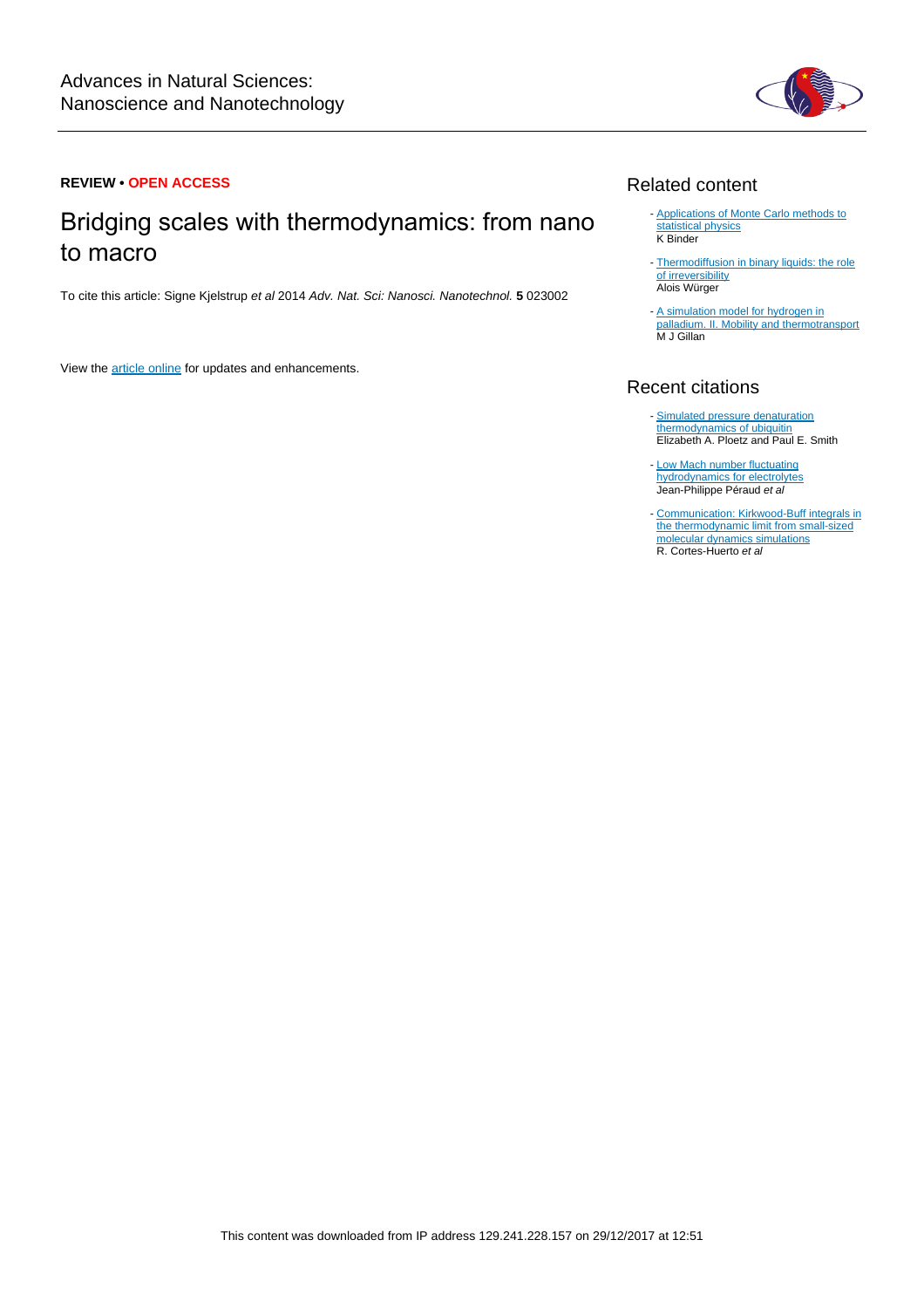Adv. Nat. Sci.: Nanosci. Nanotechnol. **5** (2014) 023002 (5pp) [doi:10.1088/2043-6262/5/2/023002](http://dx.doi.org/10.1088/2043-6262/5/2/023002)

# **Review**

# **Bridging scales with thermodynamics: from nano to macro**

## **Signe Kjelstrup**<sup>1</sup> **, Sondre K Schnell**<sup>2</sup> **, Thijs J H Vlugt**<sup>2</sup> **, Jean-Marc Simon**<sup>3</sup> **, Andre Bardow**<sup>4</sup> **, Dick Bedeaux**<sup>1</sup> **and Thuat Trinh**<sup>1</sup>

<sup>1</sup> Department of Chemistry, Norwegian University of Science and Technology, 7491 Trondheim, Norway

<sup>2</sup> Process & Energy Department, Delft University of Technology, Delft, The Netherlands

<sup>3</sup> Laboratoire Interdisciplinaire Carnot de Bourgogne CNRS, Universite de Bourgogne, UMR 6303, Dijon, France

<sup>4</sup> Lehrstuhl für Technische Thermodynamik, RWTH Aachen University, Schinkelstrasse 8, D-52062 Aachen, Germany

E-mail: [signe.kjelstrup@ntnu.no](mailto:signe.kjelstrup@ntnu.no)

Received 11 January 2014 Accepted for publication 12 February 2014 Published 6 March 2014

#### **Abstract**

We have recently developed a method to calculate thermodynamic properties of macroscopic systems by extrapolating properties of systems of molecular dimensions. Appropriate scaling laws for small systems were derived using the method for small systems thermodynamics of Hill, considering surface and nook energies in small systems of varying sizes. Given certain conditions, Hill's method provides the same systematic basis for small systems as conventional thermodynamics does for large systems. We show how the method can be used to compute thermodynamic data for the macroscopic limit from knowledge of fluctuations in the small system. The rapid and precise method offers an alternative to current more difficult computations of thermodynamic factors from Kirkwood–Buff integrals. When multiplied with computed Maxwell–Stefan diffusivities, agreement is found between computed predictions and experiments of the Fick diffusion coefficients for several binary systems. Diffusion coefficients were obtained by linking the Green–Kubo formulae to the Onsager coefficients. The formulae were used to improve/disprove empirical formulae for diffusion coefficients.

Keywords: nanothermodynamics, scaling laws, Kirkwood–Buff integrals, thermodynamic factors, diffusion coefficients Classification number: 3.00

#### **1. Introduction**

Classical thermodynamics applies to systems on micrometeror larger scales, as in the laboratory or in a chemical plant. Thermodynamic properties of nano-scale systems can be very far from the thermodynamic limit. It is well known that small systems are no longer extensive due to e.g. surface effects. Typical for a small system is that surface energies can be large. Even line and corner energies may contribute to the system energy.

Content from this work may be used under the terms of  $\left( \mathrm{cc} \right)$ the [Creative Commons Attribution 3.0 licence.](http://creativecommons.org/licenses/by/3.0) Any further distribution of this work must maintain attribution to the author(s) and the title of the work, journal citation and DOI.

Systems that no longer obey the extensivity we find on the large scale, can be understood as being small. Hill [\[1\]](#page-5-0) proposed that the effect of such smallness can be handled by introducing an extra term in the classical thermodynamic equations. It is also necessary to specify the control variables, because unlike a large system, a small system has thermodynamic properties which depend on the environment. Using Hill's formalism one can derive equations for the effect of smallness on thermodynamic properties in an ensemble of interest. The small system that we have studied first [\[2–4\]](#page-5-0) is controlled by the environment in such a way that it has constant chemical potential  $\mu$ , volume *V* and temperature *T*. The thermodynamic limit is usually approached in computer simulations by using periodic boundary conditions. The effect of such boundary conditions has been well studied,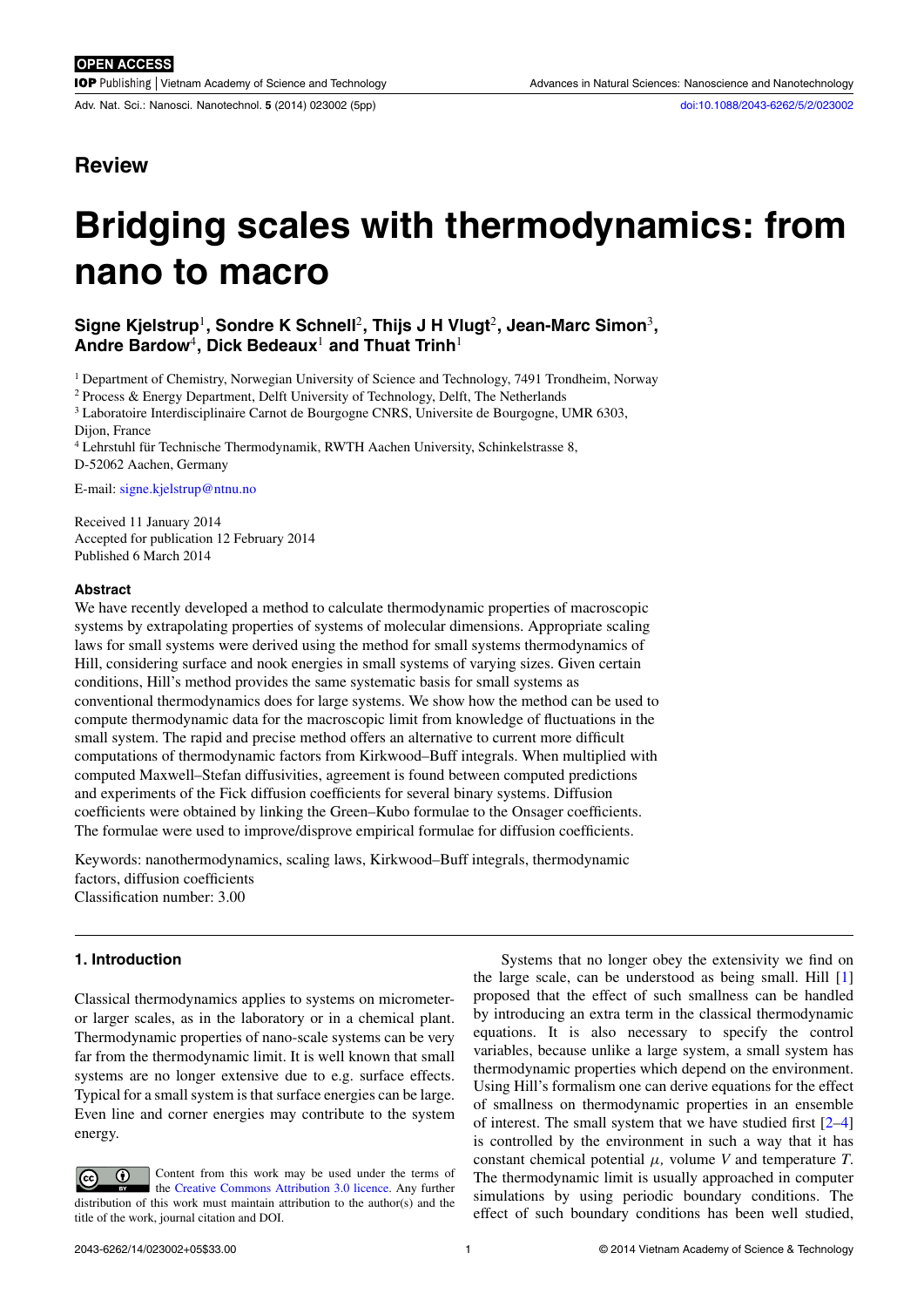<span id="page-2-0"></span>

**Figure 1.** (a) Typical periodic boundary conditions as used in standard molecular dynamics simulations. (b) A small system controlled by a reservoir having constant chemical potential and temperature. The system is open and allows particles to enter at random. Due to lack of periodic boundary conditions as in (a) the system has an effective surface energy (adapted from Schnell *et al* [\[2\]](#page-5-0)).

see e.g. Landau *et al* [\[5\]](#page-5-0) and Siepmann *et al* [\[6\]](#page-5-0). We can take advantage of properties of periodic boundary conditions to create a well-defined environment for the small system*.* The small system of interest is put inside a reservoir that has constant  $\mu$  and  $T$ , and the effect of smallness is studied. At equilibrium, the number of particles and the energy of the small system will fluctuate. If the small system is sufficiently small compared to the size of the reservoir, however, it will be in the grand-canonical ensemble.

The important difference between the small and large scale system is illustrated in figure 1. Configurations illustrated in figure 1(a) are characteristic for systems with periodic boundary conditions, while the configurations in figure 1(b) are allowed for the small system. This setup creates surface energy for the small system. This presentation will focus on thermodynamic properties that follow from energyand density fluctuations: the thermodynamic correction factor  $\Gamma$ , Kirkwood–Buff integrals and the molar enthalpy *H*.

The thermodynamic correction factor is a measure of the deviation from ideal behaviour and can be used to convert Maxwell–Stefan diffusivities into Fick diffusivities. For an open single-component system, the thermodynamic correction factor follows from density fluctuations at a constant volume

$$
\frac{1}{\Gamma} = \frac{\langle N^2 \rangle - \langle N \rangle^2}{\langle N \rangle},\tag{1}
$$

where brackets denote an ensemble average, and *N* is the number of particles. The Kirkwood–Buff integral [\[7\]](#page-5-0) provides derivatives of activity coefficients in mixtures from

$$
G_{ij} = V \frac{\langle N_i N_j \rangle - \langle N_i \rangle \langle N_j \rangle}{\langle N_i \rangle \langle N_j \rangle} - \frac{\delta_{ij}}{c_i},
$$
 (2)



**Figure 2.** Systems of molecular size (with few particles) are positioned inside a large reservoir. The reservoir enclosing the boxes defines the variables which are controlled, and which are fluctuating. System properties can be computed from equations  $(1)$ – $(3)$ , and extrapolated to provide values for the macroscopic limit through equation (4) [\[3,](#page-5-0) [4\]](#page-5-0).

where *V* is the volume,  $\delta_{ij}$  the Kroenecker delta and  $c_i$  is the concentration of component *i*. The brackets denote averages in the grand-canonical ensemble. The molar enthalpy *H* can likewise be computed from energy and density fluctuations

$$
\left(\frac{\partial H}{\partial N}\right)_{p,T} = \frac{\langle UN \rangle - \langle N \rangle \langle U \rangle}{\langle N^2 \rangle - \langle N \rangle^2} + RT,\tag{3}
$$

where *U* is the potential energy of the system, and *R* is the universal gas constant. Using molecular dynamics simulations, we shall use these formulae to determine thermodynamic properties at different length scales. The characteristic length of the system,  $L = V^{1/d}$ , is varied, see figure 2, where *d* is the system's dimension, here  $d = 3$ .

Depending on *L,* the thermodynamic properties differ from those of a large system, but in a predictable way. We find that the surface contributions scale linearly with 1/*L*, when surface energies are important [\[3,](#page-5-0) [7\]](#page-5-0):

$$
\frac{1}{\Gamma} = \frac{1}{\Gamma_{\infty}} + \frac{C}{L}, \quad G = G_{\infty} + \frac{D}{L}, \quad H = H_{\infty} + \frac{B}{L}.
$$
 (4)

We shall see how this scaling can be used in practice to determine thermodynamic properties of bulk systems from fluctuations in a system as small as a few particles. Line and nook energies will add terms of second and third order to these equations.

The method can also be used to determine surface thermodynamic data. The first step will be to determine the surface thickness of the adsorbed layer. This is done according to Gibbs [\[8\]](#page-5-0). The sampling area is varied, while the thickness of the surface is fixed. In this manner a two-dimensional thermodynamic surface system is created.

For more information regarding the details of the method in general, we refer to Schnell *et al* [\[4\]](#page-5-0).

#### **2. Application to diffusion**

Diffusion is often a rate-limiting process in chemistry or biology, and reliable data of mixtures are scarce. This is so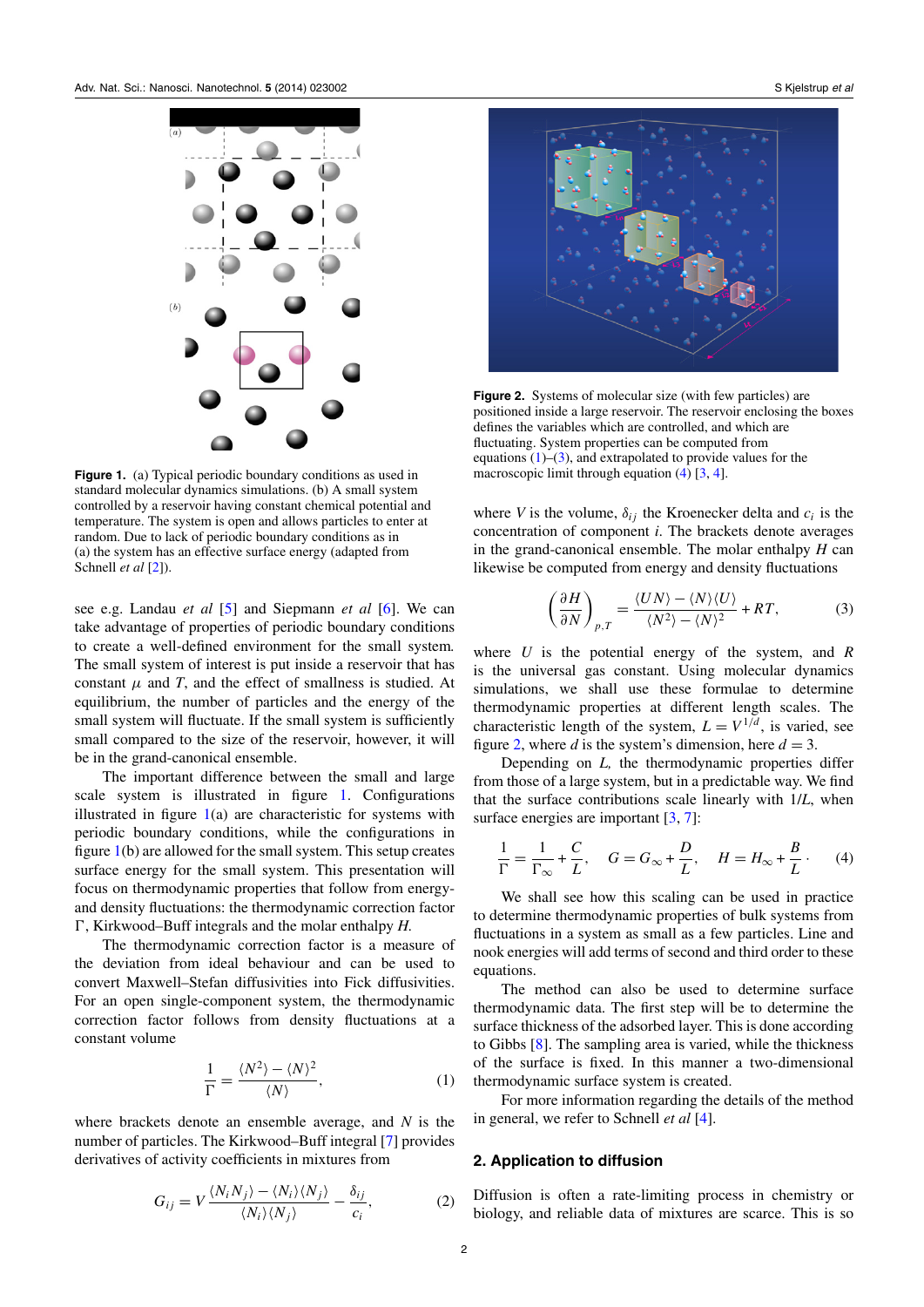<span id="page-3-0"></span>in particular for ternary systems, where no simulations have been done, and only a few experimental results are reported.

The generalized Fick equations for an *n-*component mixture can be written for the flux of each component *i* by

$$
J_i = -c_t \sum_j^{n-1} D_{ij} \nabla x_j.
$$
 (5)

The total concentration is  $c_t$  in mol m<sup>-3</sup>,  $x_j$  is the mole fraction and  $D_{ij}$  are Fick diffusivities. These equations are frequently the basis for reduction of experimental data. On the other hand, the Maxwell–Stefan (MS) equations are suitable for computations:

$$
-\frac{1}{RT}\nabla\mu_i = \sum_{j=1, j\neq 1}^n \frac{x_j(u_i - u_j)}{D_{ij}},
$$
 (6)

where the parenthesis gives the difference in the average velocities of components. Upright  $D_{ii}$  are MS diffusivities. As both sets of equations must describe the same physical phenomena, the entropy production is invariant, and we obtain relations between variables. In vector notation we have [\[9\]](#page-5-0)

$$
[D] = [B]^{-1}[\Gamma],
$$
 (7)

where

$$
B_{ii} = \frac{x_i}{D_{in}} + \sum_{j=1, j \neq 1}^{n} \frac{x_j}{D_{ij}},
$$
 (8)

$$
B_{ij} = -x_i \left[ \frac{1}{D_{ij}} - \frac{1}{D_{in}} \right].
$$
 (9)

The thermodynamic factors of the mixture are

$$
\Gamma_{ij} = \delta_{ij} + x_i \left[ \frac{\partial \ln \gamma_i}{\partial x_j} \right]_{T, p, \Sigma}, \qquad (10)
$$

where  $\gamma_i$  is the activity coefficient of component *i*, and the symbol  $\Sigma$  is used to indicate that the differentiation is carried out, while keeping constant the mole fractions of all other components, except the *n*th, so that the mole fractions sum to unity, see Liu *et al* [\[9\]](#page-5-0) for further references. From knowledge of one set of diffusivities and corresponding thermodynamic factors, both as functions of concentration, one can therefore compute another set of diffusivities. This has been done using the method described in the previous section, and coefficients from experiments and simulations have been compared and found to agree remarkably well [\[9,](#page-5-0) [10\]](#page-5-0), see below.

Knowledge of thermodynamic factors may in this manner facilitate the computational determination of Fick's diffusion coefficients which are difficult to measure.

#### **3. Simulations**

We tested first the performance of equations  $(1)$  and  $(2)$ at the small scale using molecular simulations for systems consisting of particles interacting either with a Lennard Jones (LJ) potential (truncated and shifted at  $2.5\sigma$ , where  $\sigma$  is the molecular diameter) or a Weeks, Chander and Andersen (WCA)-potential (a shifted LJ potential with the attractive tail cut off, see Weeks *et al* [\[11\]](#page-5-0)).

For convenience, the simulations were performed in reduced units, see Frenkel and Smit [\[12\]](#page-5-0) for details. As the unit of length we use the particle diameter  $\sigma$ , and the unit





**Figure 3.** The thermodynamic factor (top) and the Kirkwood–Buff integral (bottom) plotted versus 1/*L* and extrapolated to provide their value in the thermodynamic limit.

of energy is the LJ-energy parameter,  $\epsilon$ . We simulated the large reservoir of particles in the micro-canonical ensemble, in which the small system of a varying size was embedded. The side of the small system  $(L = V^{1/d})$ , where *d* is the system's dimension) was smaller than that of the half reservoir  $(L_t =$  $V_t^{1/d}$ ), in order to ensure that the small system is unaffected by the periodic boundary conditions of the reservoir. With the WCA and LJ particles, the box side was  $L_t = 20$ .

The method was used to calculate the thermodynamic factor of mixtures, for which the diffusion coefficients were known experimentally. The Stefan–Maxwell diffusivities of the mixture components were computed along well defined schemes [\[9,](#page-5-0) [10\]](#page-5-0). The results of the calculations of the Stefan–Maxwell diffusivities were next combined with the results for the thermodynamic factor, using equations  $(5)$ – $(10)$ , to determine the Fick type diffusion coefficients. The outcome was compared with experimental results [\[9,](#page-5-0) [10\]](#page-5-0).

#### **4. Results and discussion**

Results for the thermodynamic factor and for Kirkwood–Buff integrals are shown in figure 3. Both quantities are plotted as a function of 1/*L*. The dependence on 1/*L* is significant, meaning that the deviation from the thermodynamic limit is large for small systems. Similar results were obtained for the molar enthalpy (not shown).

The interesting fact is that the thermodynamic limit can be determined by extrapolation of small systems' properties.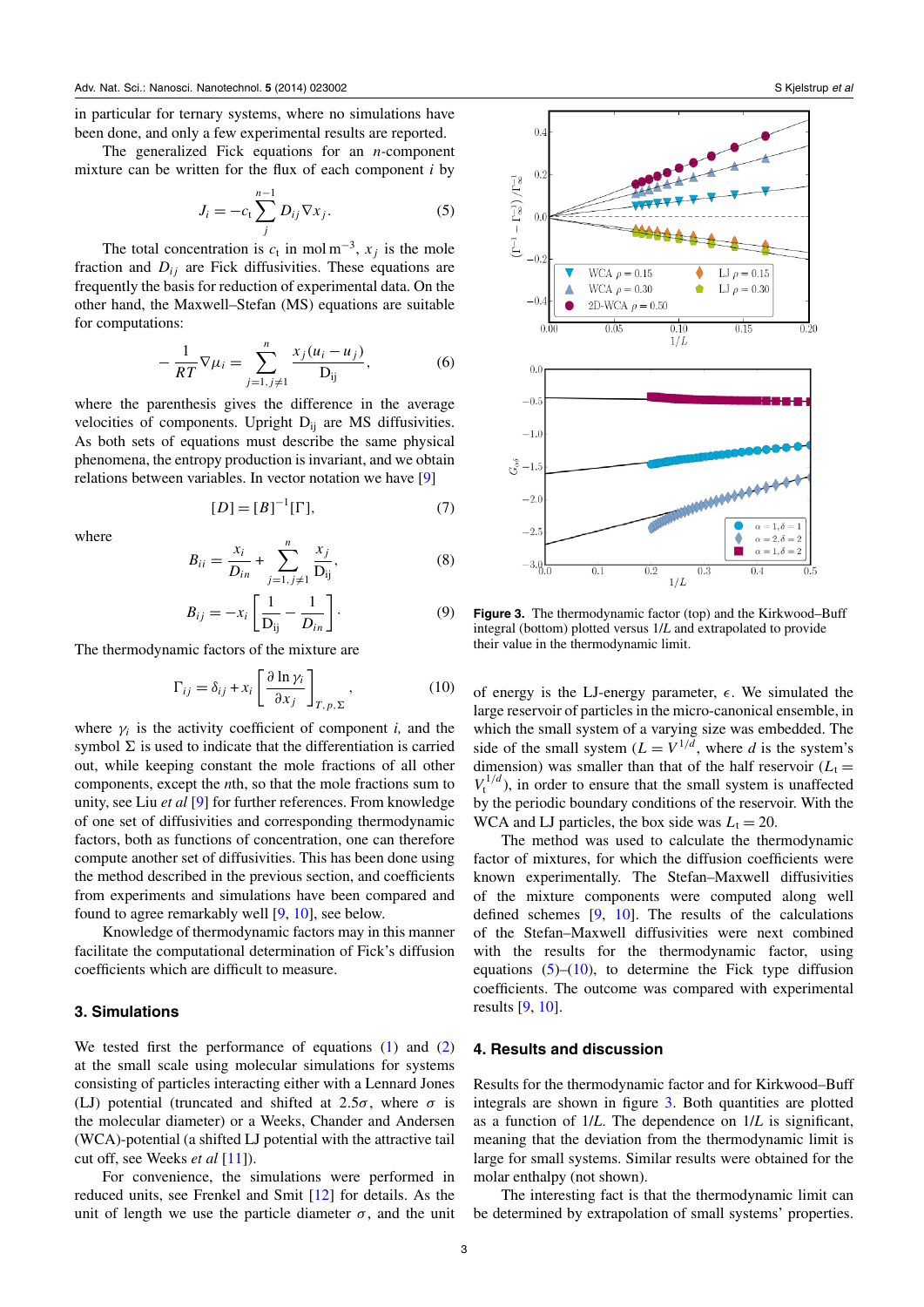

**Figure 4.** The inverse thermodynamic factor of  $CO<sub>2</sub>$  on a graphite surface, as a function of the number  $N$  of  $CO<sub>2</sub>$  particles in the system at reservoir area X1, X4 and X9 (see the text).

We have thus used the observed scaling property to predict properties of bulk systems by investigating properties of small systems! The lines in figure [3](#page-3-0) are straight lines fitted to data for small systems with sizes  $L = 6-16$  (0.06 <  $1/L < 0.18$ ). The value  $L_t = 20$  prevented the small system from being affected by the periodic boundary conditions of the reservoir. We selected the value  $L = 6$  as the smallest length of a small system to be investigated. With these values for *L*, one makes sure that we operate in the linear regime. The scaling law is the same for two- or three-dimensional systems (figure [3](#page-3-0) top).

The method was also used to study surface adsorption,  $CO<sub>2</sub>$  on a graphite surface [\[8\]](#page-5-0). We selected then a cylindrical volume element with thickness equal to the surface thickness, as measured by the  $CO<sub>2</sub>$  layer adsorbed on the surface. The value of *L* was then the radius of the cylinder. We extended the size of the total surface in order to investigate a possible effect of  $L_t$  on the thermodynamic factor, see figure 4. The surface areas,  $L_t^2$ , are labelled X1, X4 and X9, with X1 ∼  $50 \times 50 \,\text{\AA}^2$ ,  $\text{X4} \sim 100 \times 100 \,\text{\AA}^2$  and  $\text{X9} \sim 150 \times 150 \,\text{\AA}^2$ . The figure shows results for  $50 < N < 700$ , where *N* is the number of  $CO<sub>2</sub>$  molecules in the system. The areas X4 and X9 give similar results, while X1 give results far from these. The area X4 has  $L_t$  equal to 20 (the length of CO<sub>2</sub>  $\sim$  5 Å). This value corresponds well with the value referred to above. To find the thermodynamic factor, we therefore fitted results for  $0.10 < 1/L < 0.40$  to the linear equation [\(4\)](#page-2-0) for N50 (for the other samples the region was slightly smaller), and made the extrapolation to the thermodynamic limit. From the thermodynamic factor, one can further obtain the chemical potential of the surface or the activity coefficient of the surface.

The sign of the slope in figure [3](#page-3-0) is related to attractive and repulsive forces at the interface. It is not yet properly understood. The scaling is in sharp contrast to the finite-size scaling observed earlier for systems with periodic boundary conditions [\[6\]](#page-5-0). In equation [\(3\)](#page-2-0), the constants *C, D* and *B,* are system-specific. Figure [3](#page-3-0) reflects the linear term, except that nook- and corner effects are present for very small *L*, see [\[4\]](#page-5-0). Clearly, such effects can become important for very small system sizes.

The above results show that Monte Carlo simulations can be used to verify that Hill's approach to thermodynamics for small systems successfully describes the size dependence of thermodynamic properties of small systems embedded



**Figure 5.** Thermodynamic factor for acetone in tetrachloromethane, as a function of mole fraction. Data are taken from Liu *et al* [\[9\]](#page-5-0).



**Figure 6.** Fick's diffusivity of acetone in tetrachloromethane as a function of composition. Data are taken from Liu *et al* [\[9\]](#page-5-0).

in a reservoir. We find a 1/*L* finite size scaling behaviour for the inverse thermodynamic correction factor  $\Gamma$ , the Kirkwood–Buff integral and the molar enthalpy *H*. The values of the slopes show that finite size effects are very important. The scaling behaviour can be used to connect thermodynamic properties obtained at different length scales. This gives a new way to determine thermodynamic properties of large and small systems.

The thermodynamic factor was found for binary mixtures and used to calculate Fick's diffusivities [\[9,](#page-5-0) [10\]](#page-5-0), according to the description above, see figures 5 and 6.

The agreement between computed values (simulations) and experimental values is remarkable. Diffusion coefficients for binary and ternary systems can be obtained by linking the Green–Kubo formulae to the Onsager coefficients. The values can be further used to predict new and evaluate common formulae for diffusion coefficients of components in a mixture. The method was used favourably for ternary mixtures, where experimental data are few, and where computational data are non-existent up to this point.

#### **5. Conclusion and perspective**

A new scaling method  $[3, 4]$  $[3, 4]$  $[3, 4]$  was used to compute thermodynamic data for the macroscopic limit from knowledge of fluctuations in small systems. The rapid and precise method offers an alternative to more difficult